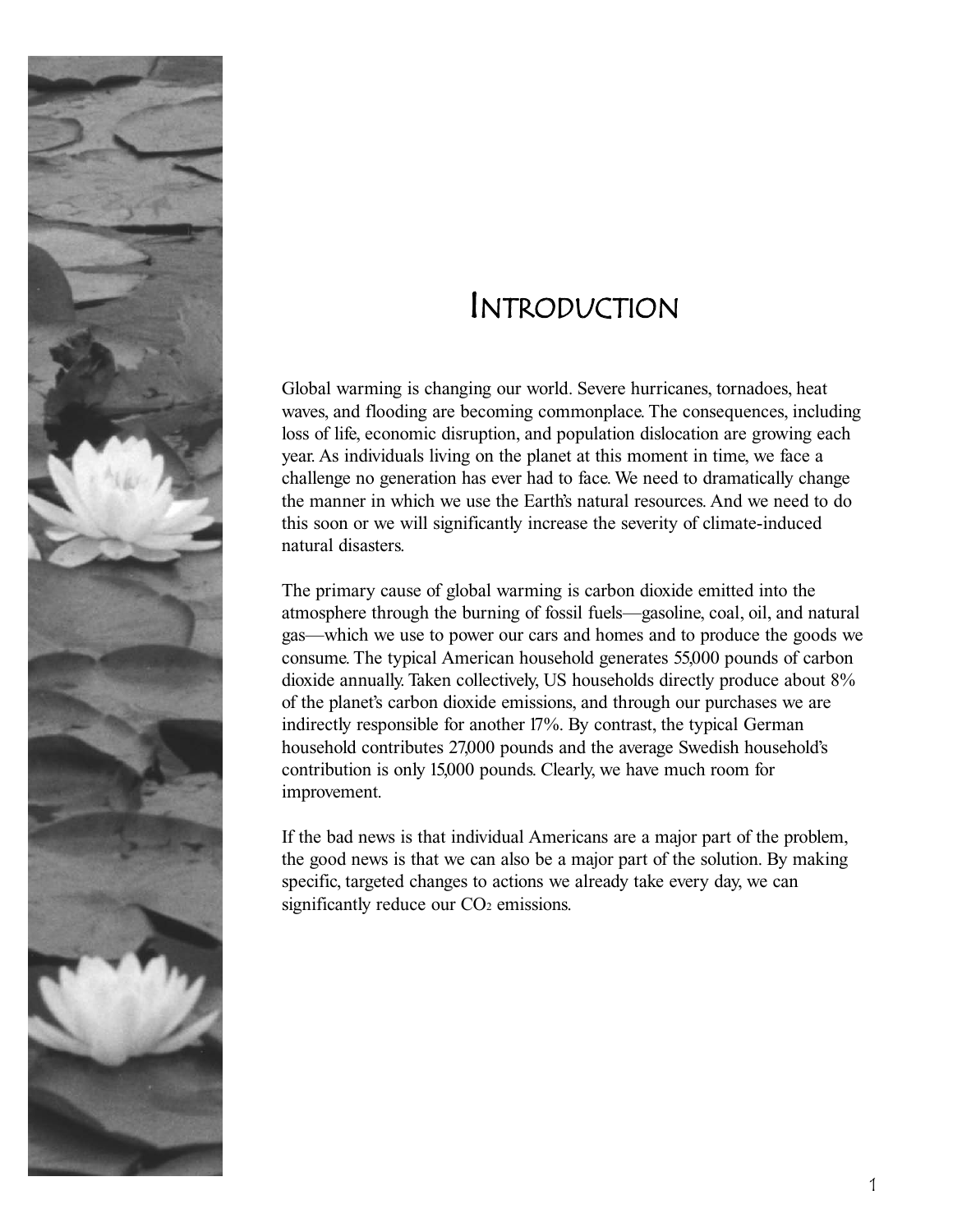If you're among those who understand the seriousness of our plight, you probably feel called to do something about it. And like a lot of us, you're now asking: Where do I begin? Which are the important actions to take? How do I take them? And if I do take them, will it really make a difference given the magnitude of the problem?

This book answers those questions. It will show you how, in just a single month, you can make enough simple adjustments to your lifestyle to reduce your annual CO2 output by at least 5,000 pounds. And how, if you're interested, you can even reduce your CO2 footprint to zero.

The program described in this book is based on a tried and true methodology grounded in extensive research. Over the past two decades, I have developed environmental behavior change programs that have helped several hundred thousand people demonstrably lessen their toll on the planet. American households using this simple methodology have reduced their environmental footprint by over 25% *and* sustained these changes over time.

Participants in these programs represent a cross-section of political and religious ideologies. They range from people who view themselves as environmentalists to those who just think it makes good sense to use resources more efficiently. What they all have in common is that they need help translating their good intentions into action.

An encouraging pattern emerged when I began working with social networks, faith communities, neighborhoods, civic groups, and workplaces. I observed that once the initial group of people took up the program, it would often achieve a tipping point and, through word-of-mouth, rapidly spread throughout that community. It often reached as many as 85% of the people in a particular sub-culture. Because most people want to do the right thing for the environment, there was no inherent resistance to participation. Once I discovered this desire among participants to share the program with others, I furthered the process along by providing simple tools for spreading it.

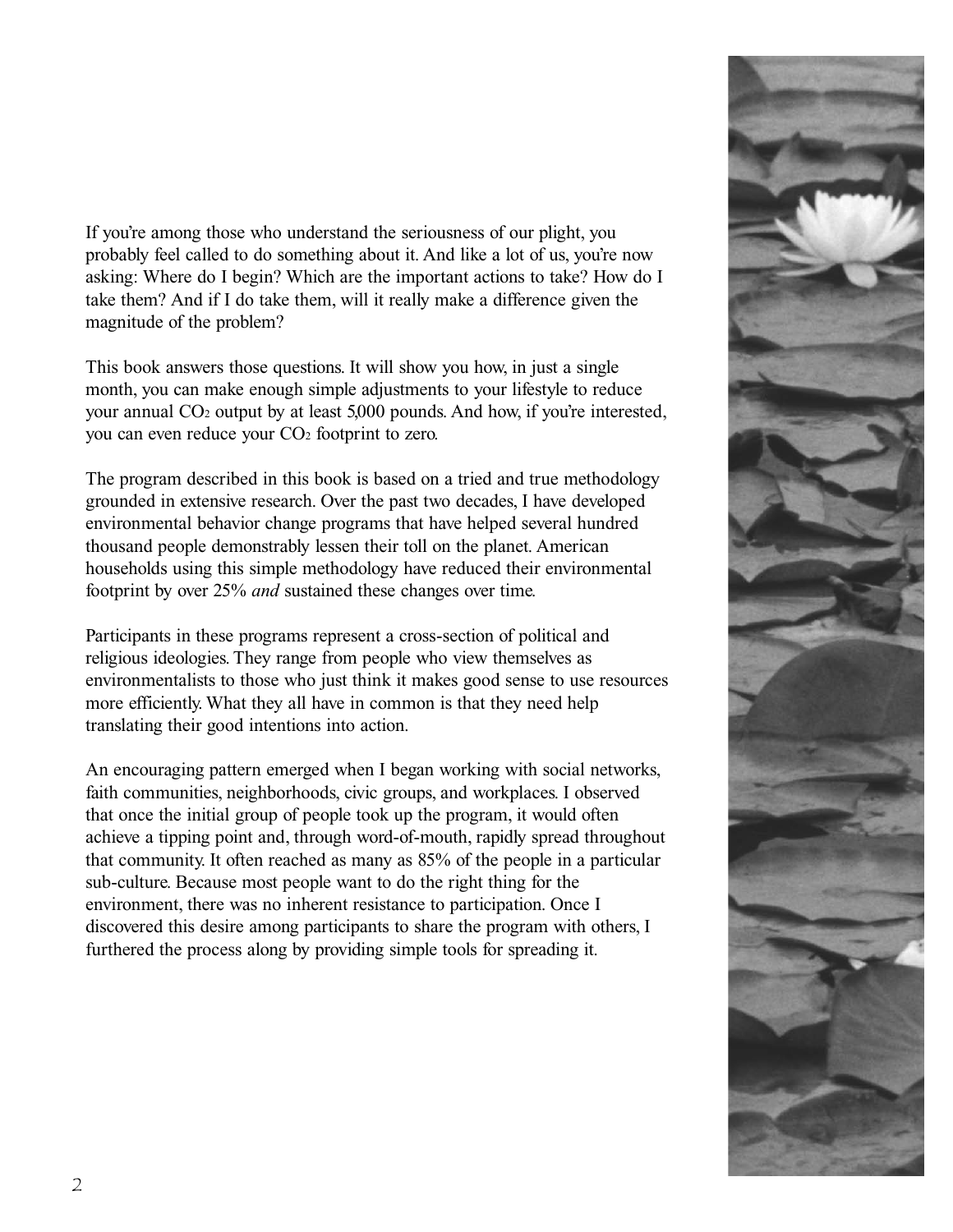

I believe that the issue of global warming is extraordinarily primed for this type of grassroots empowerment process. The daily effects of climate change combined with the continually rising costs of energy have gotten everyone's attention. People want to move out of helplessness and fear. They want to take matters into their own hands and become part of the solution.

When I asked participants in my environmental programs why they took time out of their busy lives to make these changes, the most common response was "to create a better future for my children and future generations." This aspiration is even more relevant for the issue of global warming.

If we ordinary Americans reduce our carbon dioxide footprint, we can have a disproportionate influence in turning the tide on global warming. When we, the consumers and voters, become part of the global warming solution, businesses and politicians will not be far behind. As the saying goes, when the people lead, the leaders will follow. And as America—the planet's greatest contributor to climate change—takes responsibility for reducing its carbon footprint, the impact will inevitably ripple out.

An extraordinary moment for change has arrived. Feedback from the Earth is telling us it is time to act. Al Gore's profound movie "An Inconvenient Truth" has created a groundswell of interest among ordinary citizens who want to do their part. The stars are in perfect alignment for change. This is a heroic time calling for heroic action.

You can lead the way and this book will show you how. It builds on my two decades of learning and a highly successful pilot of this program where participants achieved a  $22\%$  (6,700 pound) annual  $CO<sub>2</sub>$  reduction. The actions in this book are easy to take and are accompanied by lighthearted illustrations that make it fun. Each has a  $CO<sub>2</sub>$  reduction value so you can set and achieve your reduction goal. The program can be done as an individual household or as a small group of friends, neighbors, or co-workers—what I call an EcoTeam. Experience has shown that doing it as a team can provide extra motivation to follow through. But either approach works.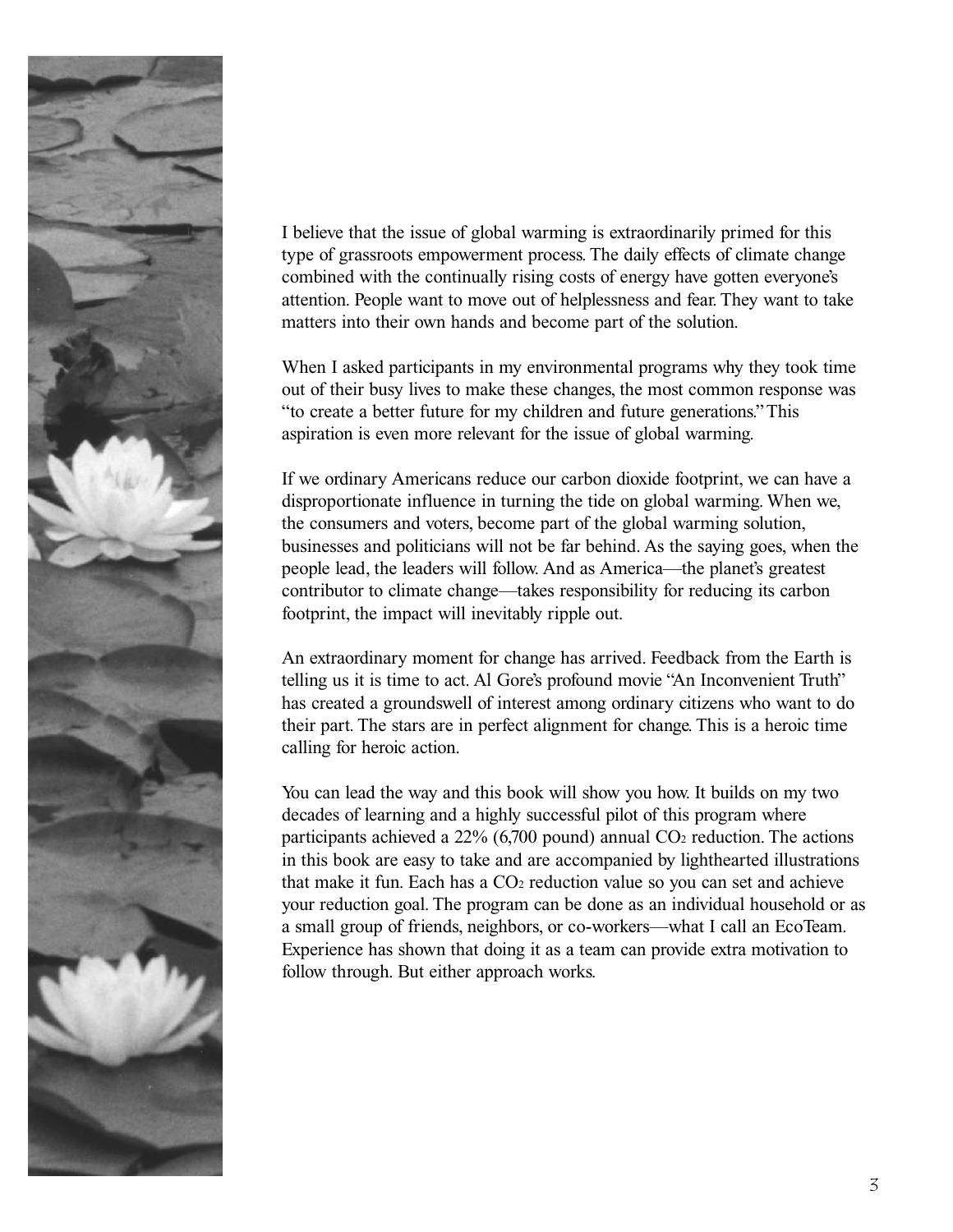The program is divided into three sections. First, you work on adopting climate-friendly lifestyle practices. You learn how to change habit patterns established over the course of your life that you rarely think about but that are easy to change once you know how to do it. Then you move to your household systems. These are the mechanical parts of your life. Taking action here will have a long-term impact and will not require much thinking about it again. Once you have reduced your own CO2 footprint, the last section shows you how to help others do the same. You learn how to invite people in your social network, workplace, community, or children's school to become part of the global warming solution.

I am in awe of the potential for this moment to be truly catalytic. I know we can make the needed changes happen, and I am hopeful this book can play a significant role. I wish you well in this journey and thank you for doing your part. Godspeed . . .